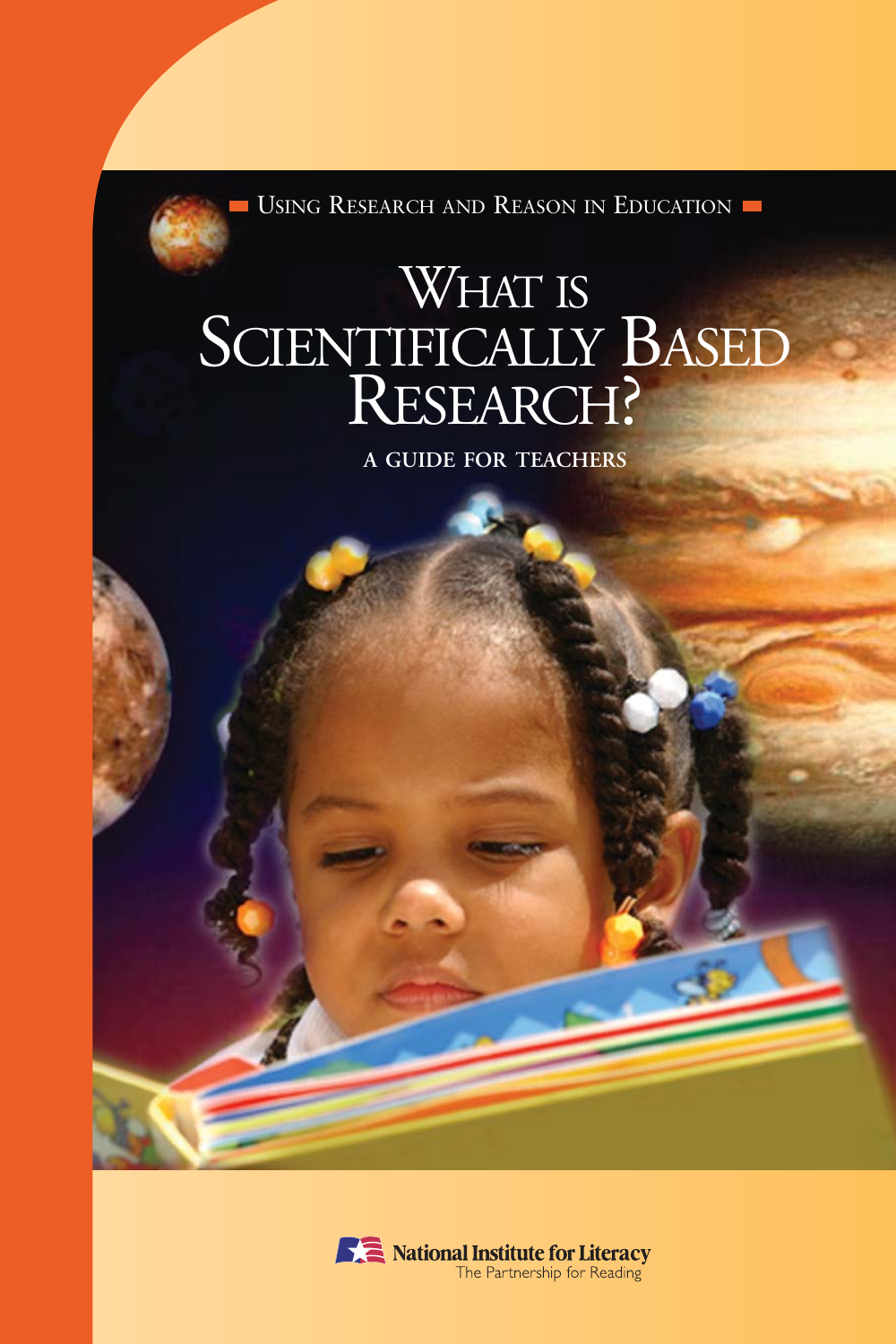*Early in the 17th century, two astronomers competed to describe the nature of our solar system.*

*Galileo built a telescope and found new planets and moons. Francesco Sizi ridiculed Galileo's findings. There must be only seven planets, Sizi said. After all, there are seven windows in the head—two nostrils, two ears, two eyes, and a mouth. There are seven known metals. There are seven days in a week, and they are already named after the seven known planets. If we increase the number of planets, he said, the whole system falls apart. Finally, Sizi claimed, these so-called satellites being discovered by Galileo were invisible to the eye. He concluded they must have no influence on the Earth and, therefore, do not exist.*

*Sizi's most valuable contribution to history may have been to remind us that true understandings of the world, and how it works, cannot be based on pure thought alone, no matter how logical, creative, or contemporary such thought may seem.*

*True understandings require some measure of science and the willingness to seek information when making decisions.*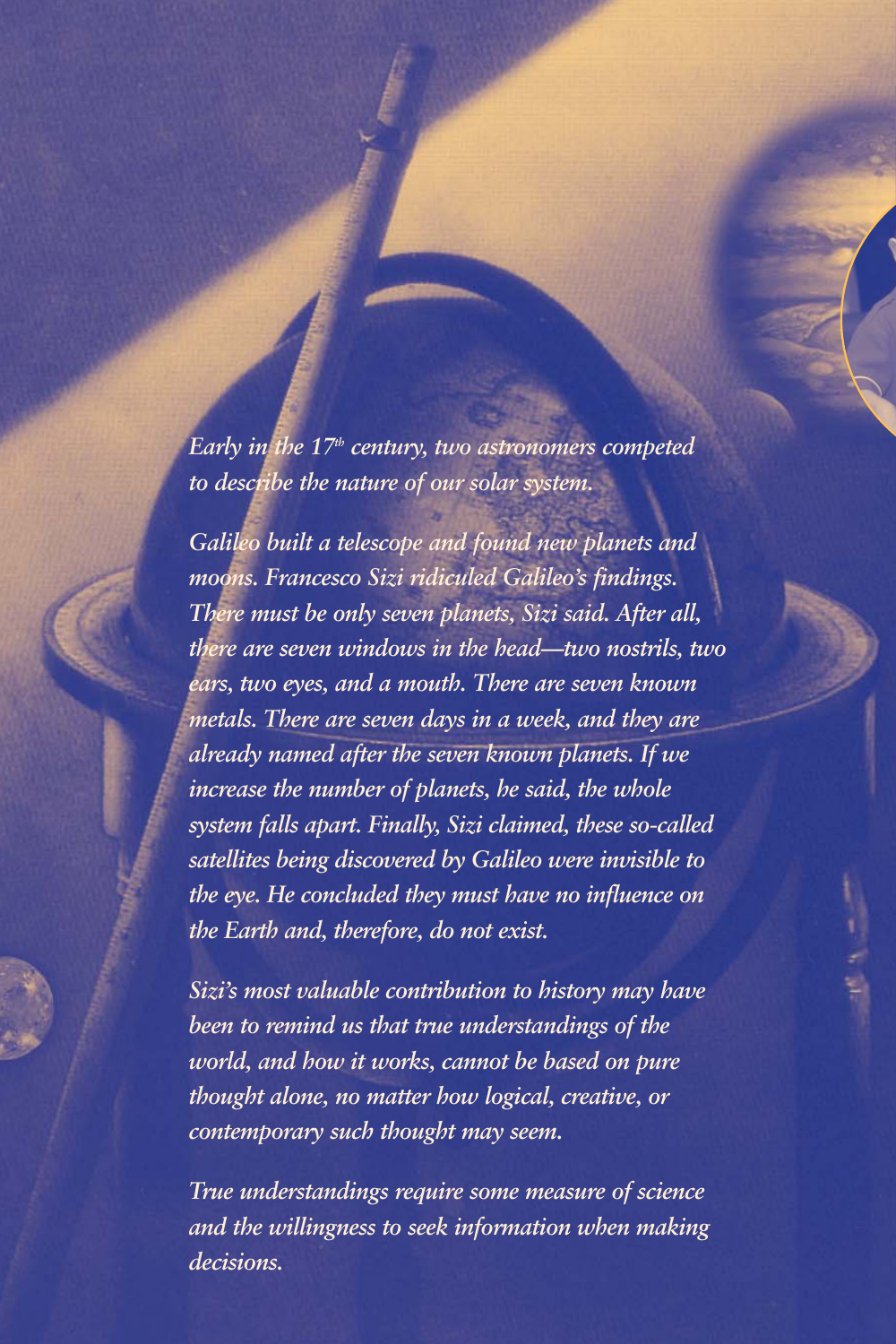# **BECOMING A WISE CONSUMER OF EDUCATION RESEARCH**

●

1

More than ever, educators are expected to make decisions that guarantee quality instruction. As knowledge emerges, so do philosophies, opinions, and rhetoric about definitions of instructional excellence. From policy makers to classroom teachers, educators need ways to separate misinformation from genuine knowledge and to distinguish scientific research from poorly supported claims.

**SILON** 

Effective teachers use scientific thinking in their classrooms all the time. They assess and evaluate student performance, develop Individual Education Plans, reflect on their practice, and engage in action research. Teachers use experimental logic when they plan for instruction: they evaluate their students' previous knowledge, construct hypotheses about the best methods for teaching, develop teaching plans based on those hypotheses, observe the results, and base further instruction on the evidence collected.

In short, teachers use the concepts of rigorous research and evaluation in profoundly practical ways.

Teachers can further strengthen their instruction and protect their students' valuable time in school by scientifically evaluating claims about teaching methods and recognizing quality research when they see it. This booklet, distilled from the monograph *Using Research and Reason in Education: How Teachers Can Use Scientifically Based Research to Make Curricular and Instructional Decisions,* provides a brief introduction to understanding and using scientifically based research.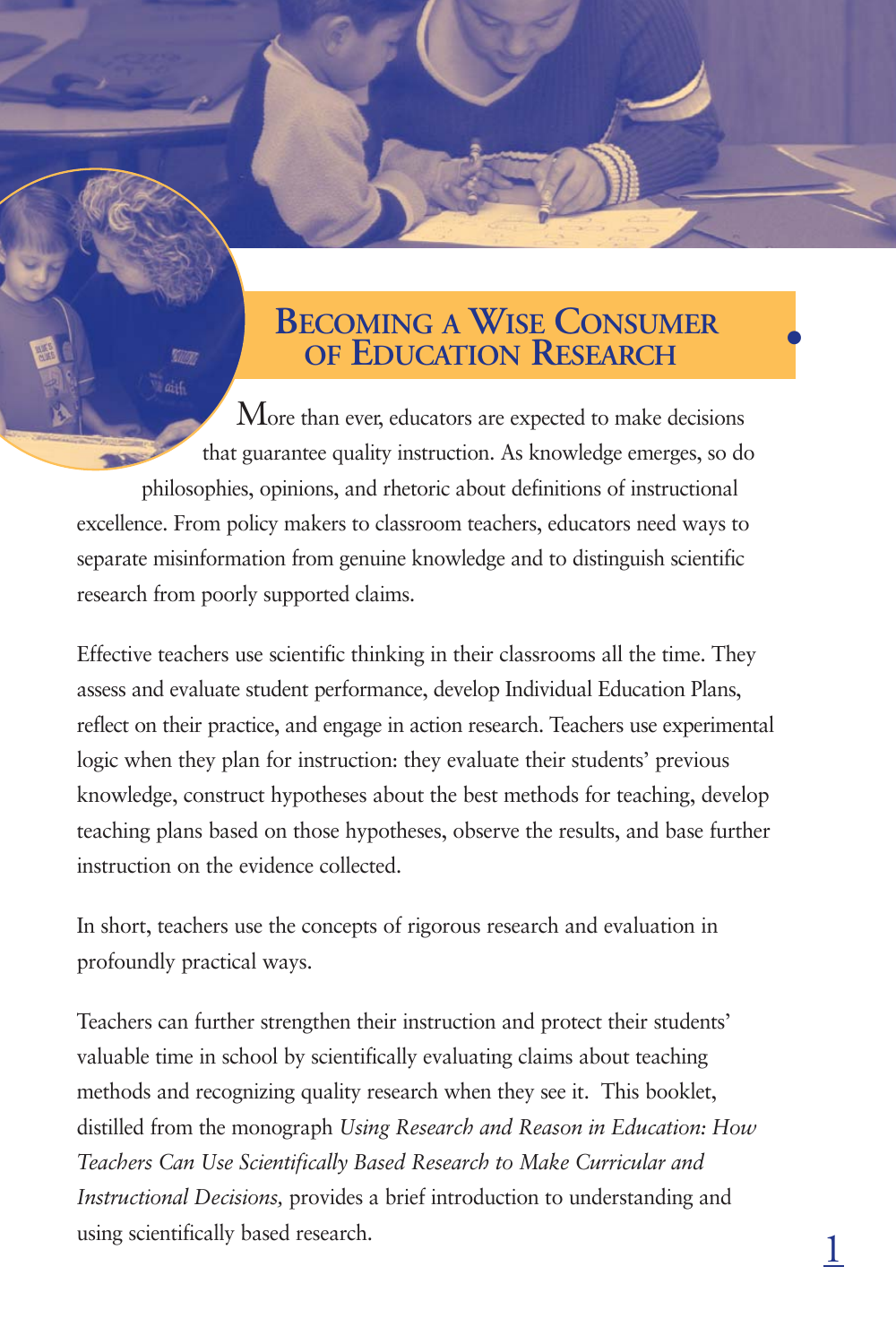### *The federal perspective on scientifically based research*

The No Child Left Behind (NCLB) Act of 2001 encourages and, in some cases such as Reading First, requires the use of instruction based on scientific research. The emphasis on scientifically based research supports the consistent use of instructional methods that have been proven effective.

To meet the NCLB definition of "scientifically based," research must:

- employ systematic, empirical methods that draw on observation or experiment;
- involve rigorous data analyses that are adequate to test the stated hypotheses and justify the general conclusions;
- rely on measurements or observational methods that provide valid data across evaluators and observers, and across multiple measurements and observations; and
- $\bullet$  be accepted by a peer-reviewed journal or approved by a panel of independent experts through a comparatively rigorous, objective, and scientific review.

# ● RECOGNIZING EFFECTIVE RESEARCH ●

Teachers can use a simple set of questions to distinguish between research that confirms the effectiveness of an instructional practice and research that does not:

- Has the study been published in a peer-reviewed journal or approved by a panel of independent experts?
- Have the results of the study been replicated by other scientists?
- Is there consensus in the research community that the study's findings are supported by a critical mass of additional studies?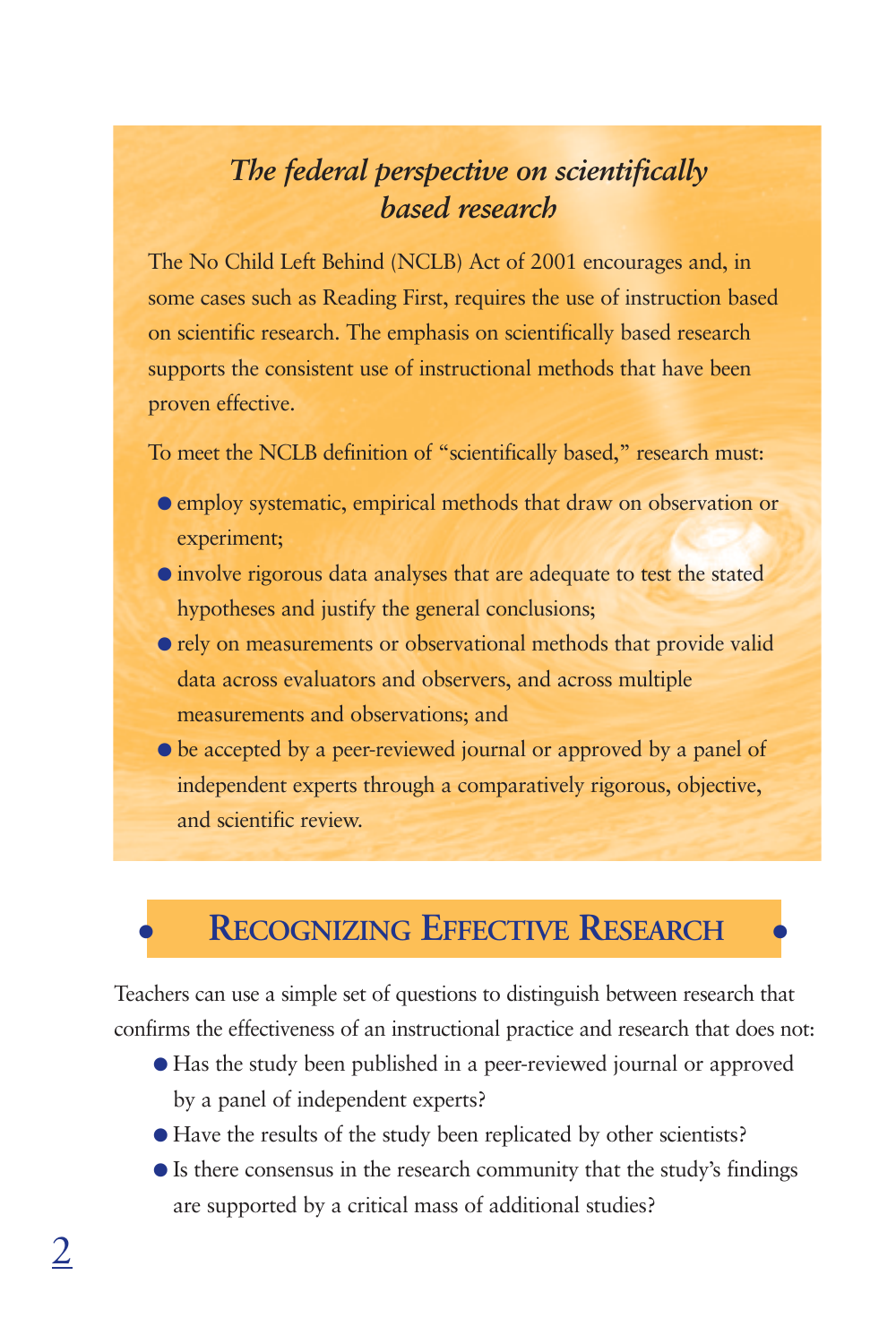#### *Independent peer review*

**Peer review** subjects a paper to scrutiny by scientists in the relevant field of specialization. This happens in two ways. In one method, a paper submitted for publication in a peer-reviewed journal is examined by other scientists in the field before an editor (usually an expert in the field) passes judgment on it. The second method is review by an independent panel of experts who, using rigorous criteria, determine whether the findings of the paper are credible.

Peer review provides a baseline of quality control because it exposes ideas and experimentation to examination and criticism by other researchers. Its absence should raise doubt about the quality of the research. Presentations at education conferences that make claims about specific educational practices should also be held to this standard.

It is relatively easy for teachers to determine if a paper has been published in a peer-reviewed journal; it can be more difficult to determine whether a panel review (without publication) has occurred unless it is specified in the paper.

#### *Not all education journals are peer-reviewed*

Education journals have different purposes that contribute to our understanding of teaching. The *American Educational Research Journal*, the *Journal of Educational Psychology*, and *Reading Research Quarterly* are examples of journals that conduct peer reviews and contain empirical evidence about teaching techniques. *Phi Delta Kappan* and *Educational Leadership*, by contrast, contain original thought, but neither publishes peer-reviewed original research.

Peer-reviewed journals on other topics such as cognitive psychology and other social sciences can also make useful contributions to educational practice.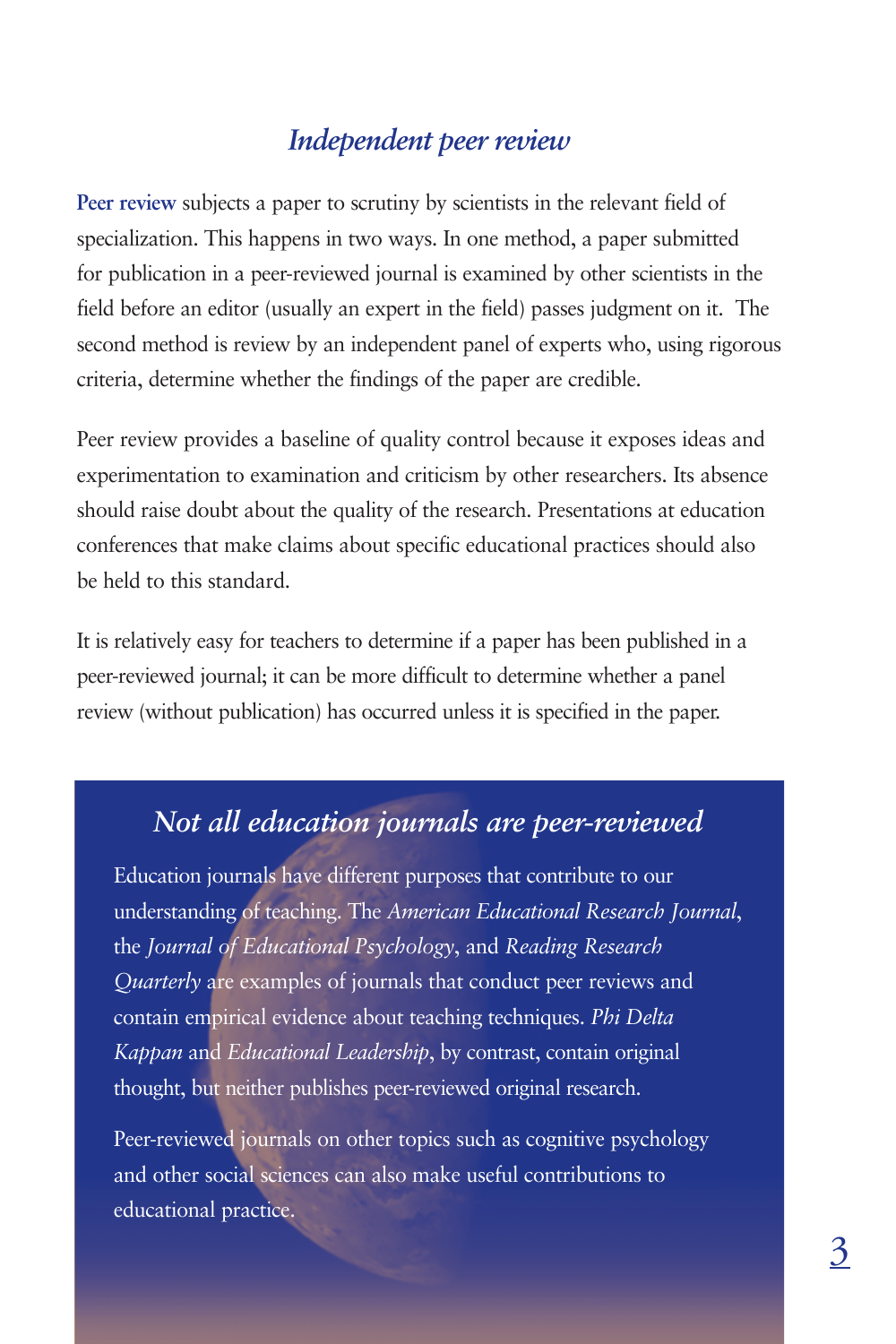# *Replication of results by other scientists*

Teachers should look for evidence that an instructional technique has been proven effective by more than one study. Knowledge generated by one study without scrutiny and criticism by others cannot be fully scientific. To be considered scientifically based, a research finding must be presented in a way that enables other researchers to reach the same results when they repeat the experiment.

True scientific knowledge is public and open to challenge. It is held tentatively, subject to change based on contrary evidence.

#### *Consensus within a research community*

A single experiment rarely decides an issue, supporting one theory and ruling out all others. Issues are most often decided when the community of scientists in a field comes to agreement over time that sufficient evidence has converged to support one theory over another. Scientists do not evaluate data from a single, perfectly designed experiment. They evaluate data from many experiments, each containing some flaws but providing part of the answer.

# **SCIENTIFIC INVESTIGATION PROCEEDS BY STAGES**

Becoming more aware of how the scientific process manifests itself every day in both research and teaching can enhance a teacher's effectiveness, depth of expertise, and ability to justify the choice of instructional methods to parents, peers, and administrators. As in formal evaluations of educational programs, the tenets and themes of scientific research have relevance and application in the classroom. But because there are different stages of scientific investigation, teachers should take care to use data generated at each stage in appropriate ways.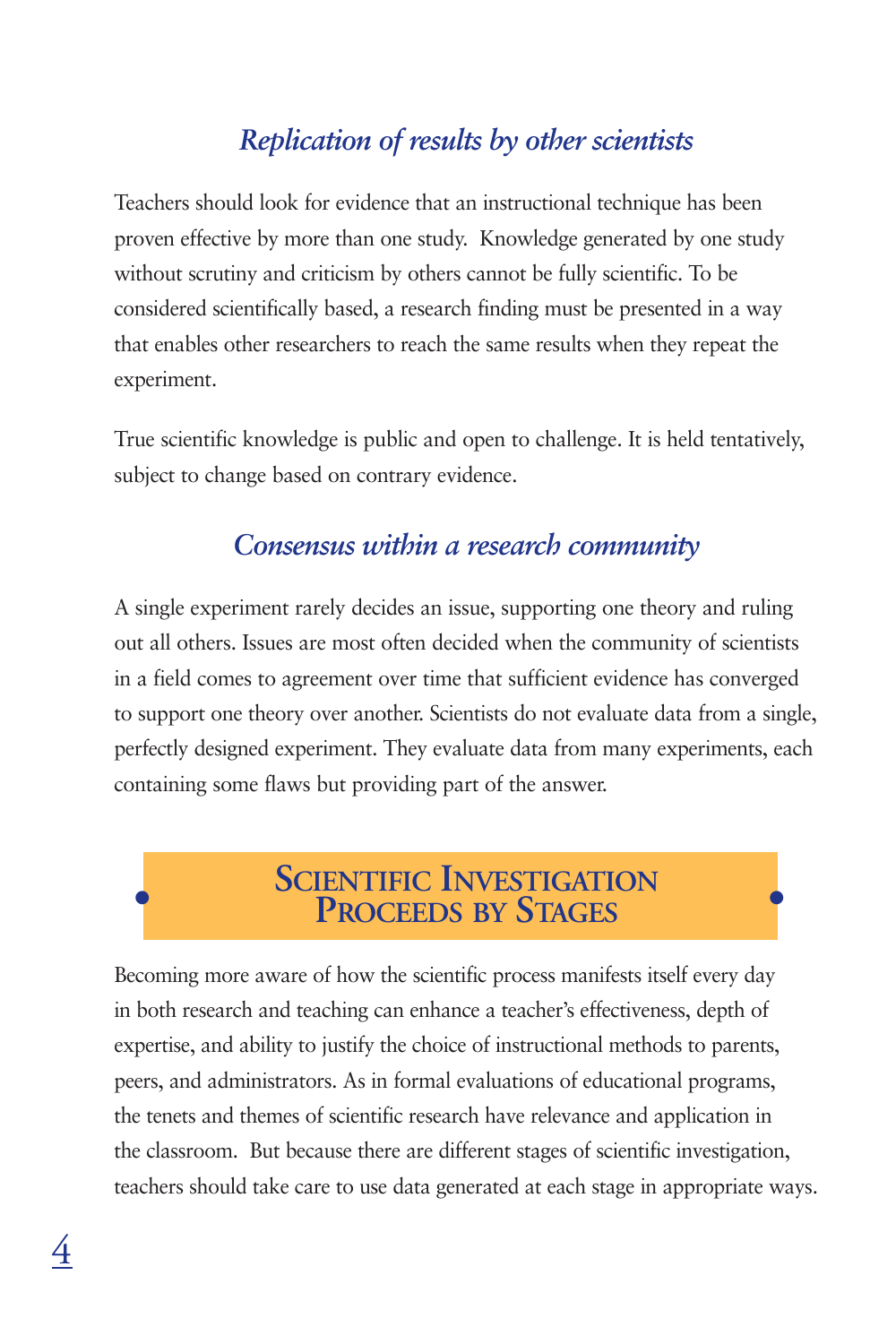For example, some teachers rely on their own observations to make judgments about the success of educational strategies. A collection of observations leads to some understanding of the world, but observations have limited value. Scientific observations must be structured in order to support or reject theories about the causes that underlie events. Scientists—and teachers—make predictions about causes based on their structured observations and then use other techniques to test specific outcomes.

In the early stages of investigation, **case studies**—highly detailed descriptions of individuals or small groups and the context surrounding them—can be useful. Case studies provide descriptive information about how an educational program operates in a classroom, for example, descriptions of instructional strategies, amount of time, and types of materials used in a new vocabulary program. This qualitative design uses a variety of data collection methods from multiple sources to study a single entity in depth, over a period of time, and in its context. Case studies lack the comparative information needed to determine cause-effect relationships, but they can point researchers to variables that deserve further study and help generate hypotheses. They can be helpful in developing theories about what is or is not working instructionally. However, case studies cannot provide the measurable results that are necessary to understand and confirm outcomes.

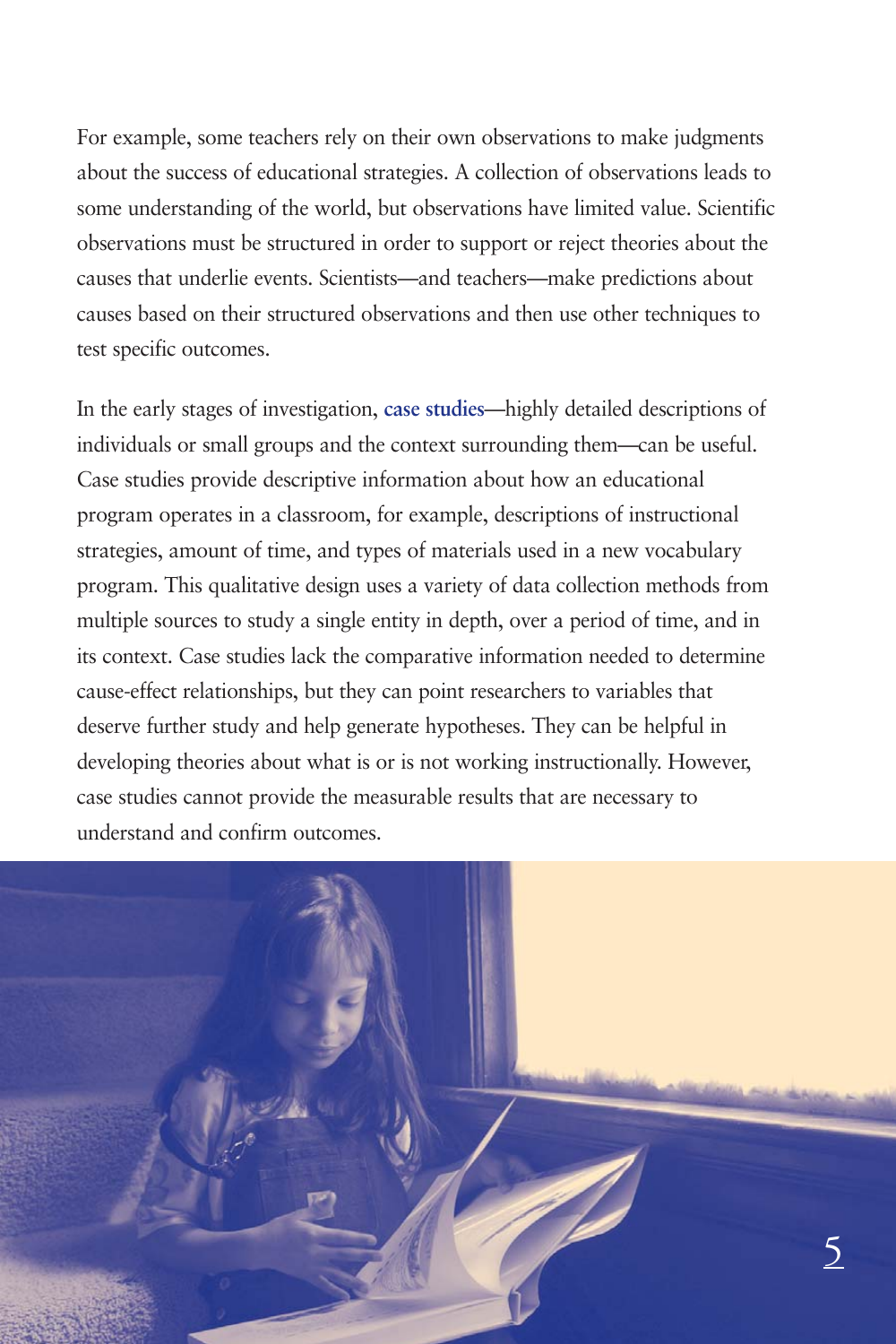**Correlational studies** take things a step further by testing whether there are links between variables and outcomes. They are useful in early and middle stages of an investigation once hypotheses have been developed. For example, if a researcher hypothesizes that vocabulary instruction leads to improved reading comprehension, he or she could conduct a correlational study, using statistical techniques, to determine if there is a link between vocabulary instruction and reading comprehension. If the study finds a link, the researcher could design a randomized controlled trial, or true experiment, to confirm whether the vocabulary instruction causes the improvement in comprehension.

In order to draw conclusions about outcomes and their causes, data must come from **true experiments.** True experiments, or randomized field or controlled trials, test specific predictions and rule out alternative explanations. In an experiment, an investigator assigns subjects randomly to experimental and control groups, varies the apparent cause (the independent variable) and looks at the apparent effect (the dependent variable) while holding all other variables constant. Only true experiments can provide evidence of whether an instructional practice works or not.

The experimental method controls for the many other variables that could have an impact on an outcome. Unlike case studies and correlational methods, experiments use techniques such as random assignment of subjects to treatment and control conditions and the matching of subjects in the treatment groups on background and ability variables.

For example, imagine an experimental study that investigates whether vocabulary instruction has a positive effect on reading comprehension. A sample of third-grade students is selected and half of the students are then randomly assigned to the treatment group and half are assigned to the control/comparison group. Random assignment ensures (if the sample size is sufficient) that the two groups will be relatively matched on various demographic characteristics and on overall ability level. This is why random assignment is so important—it ensures the equivalence/comparability of the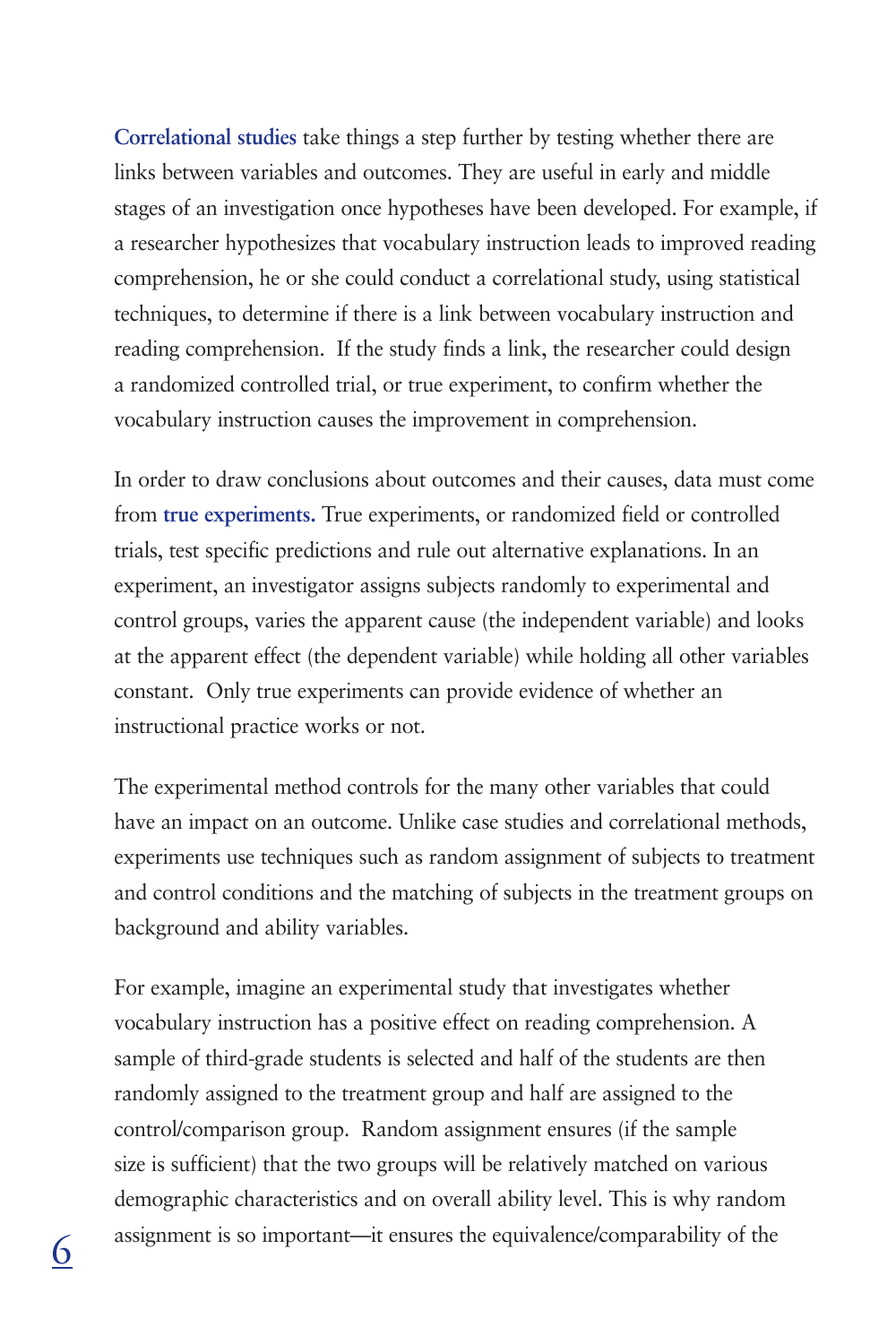students in the treatment and control groups. Students in the treatment group then receive instruction in learning 100 new vocabulary words, while students in the control group do not receive instruction in learning the new vocabulary words (they engage in an alternative activity). At the end of the instructional period, students are given a standardized comprehension test.

Results of the study will demonstrate whether students in the treatment condition do better than comparable students in the control group on the test of reading comprehension. If the treatment group shows reading comprehension scores that are higher than those of the control group to a statistically significant degree, then the experiment provides evidence that helps to establish a causal relationship between vocabulary instruction and reading comprehension. As mentioned earlier, multiple studies that replicate these methods and find similar results would need to be conducted for further confidence in the results.

While teachers certainly would not be expected to carry out true experimental research in the classroom, understanding the role of experimental research as well as the other stages of scientific investigation and the data they generate from observations to standardized assessments—can prepare teachers to interpret research better, decide what and how to teach, and make legitimate, defendable statements about the impact of their instructional choices.

# ● ● **AS A GUIDE USING THE RESEARCH LITERATURE**

In many cases, science has not yet provided the answers teachers and others need to make fully informed decisions about adopting, or dropping, particular educational strategies. What if an area of education lacks a research base, has not been evaluated according to the principles of scientific evaluation described above, and no consensus exists? In those cases, teachers have to rely on scientific reasoning to find their way. An important first step is to look at the findings and principles from the established research base.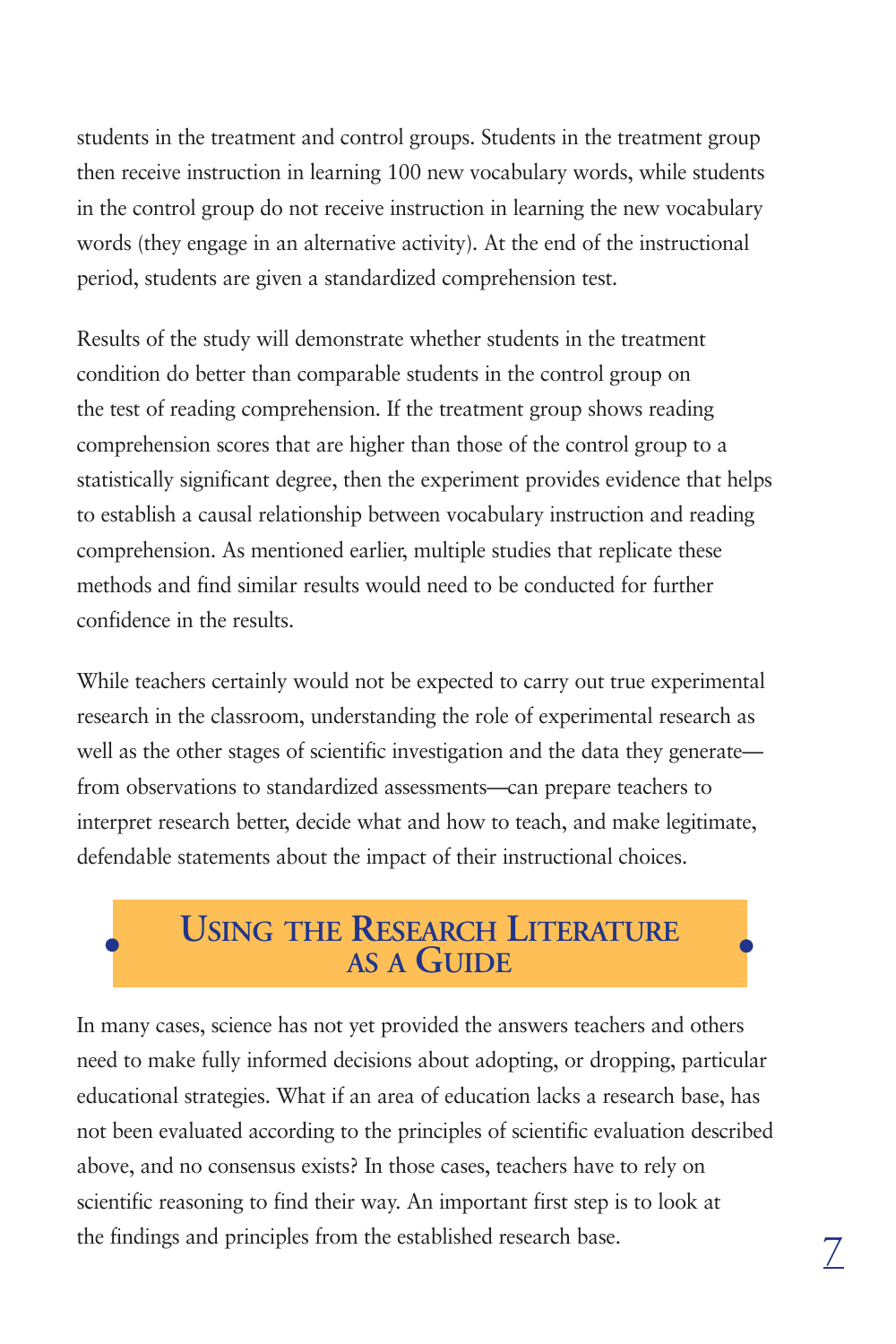Imagine, for example, that two untested treatments for children with extreme reading difficulties have emerged. The first treatment suggests a new strategy for teaching phonemic awareness by using only songs and clapping to teach children how language can be broken down into sound segments, or phonemes. The second treatment trains children in vestibular sensitivity by having them walk on balance beams while blindfolded. In this hypothetical case, neither of these new treatment ideas has been tested.*\** Neither has produced empirical evidence to prove that it is effective.

The lack of such evidence need not automatically lead to the conclusion that the methods do not work. Even without empirical evidence, one might find support for one or both methods from other studies conducted on similar strategies. In this case, the strategy featuring awareness of sound segments merits consideration first, because it makes contact with a broad consensus in the research literature that children with severe reading difficulties are hampered by an insufficiently developed awareness of language's segmented structure. The second does not have a comparable link to existing research. A teacher thinking scientifically can make a reasonable conclusion that the first method is preferable by knowing that there is a link to the broader research base.

#### *Teachers supporting teachers*

It can be difficult for a teacher to sort through claims of educational impact. Teachers may want to form reading/discussion groups to talk about research studies and to challenge each other in a collegial way about what works, or does not work, in the classroom.

The Institute of Education Sciences' What Works Clearinghouse (www.whatworks.ed.gov) can be a resource for summaries of scientifically based studies. By talking and learning more about how to apply the findings of scientific research in their teaching, educators can practice and refine their skills—and follow the example of Galileo in bringing new knowledge to the world.

*\*Some treatments related to phonemic instruction have, in fact, been scientifically tested and proven effective. This hypothetical example imagines a new strategy—using only songs and clapping—that has not been proven effective.*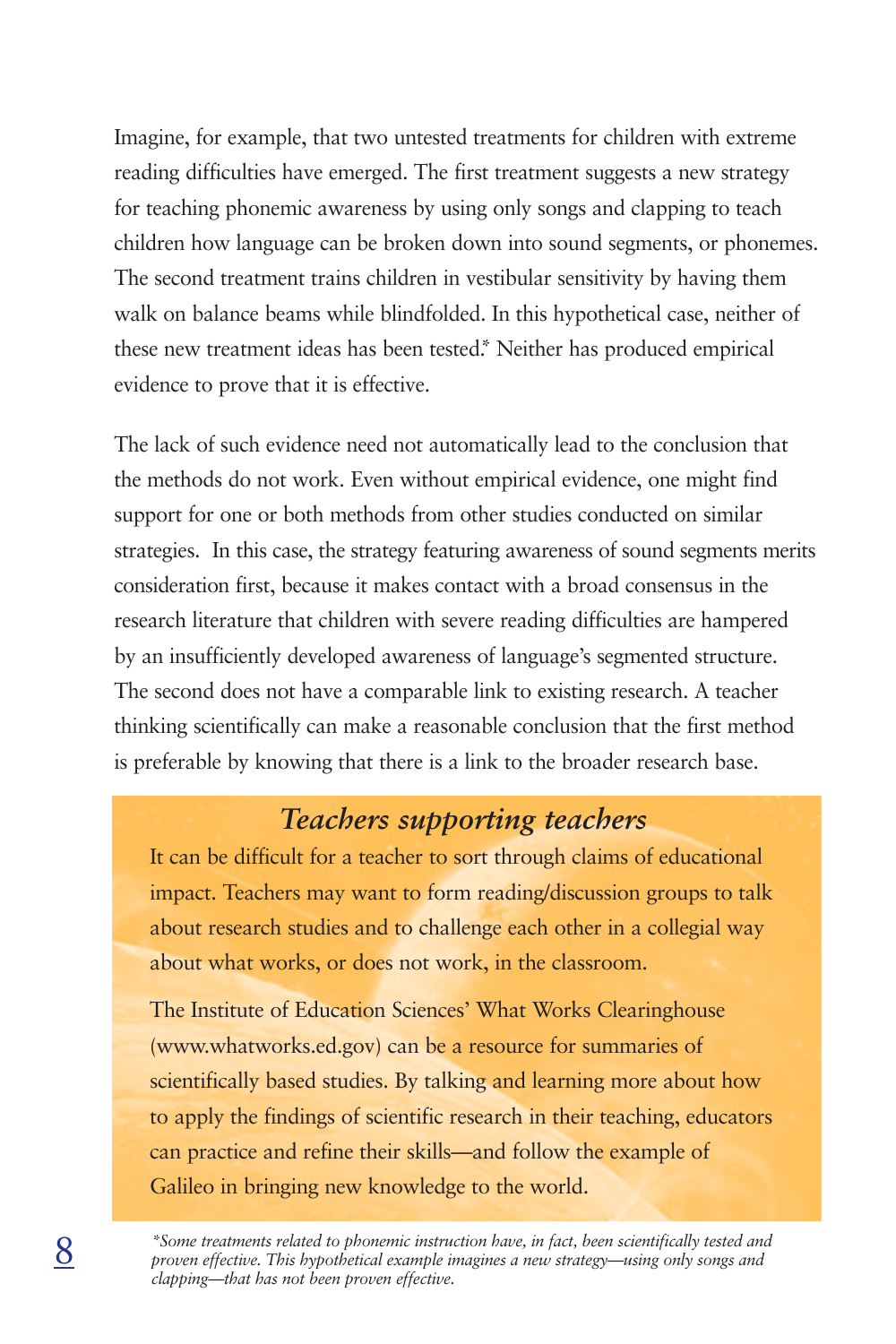# **IN SUMMARY**

Teachers play a variety of roles in their work—instructor, coach, advocate, and learner—but they also act as scientists in several ways. As they make the important decisions about what and how to teach, they must evaluate the claims associated with educational strategies and programs. And in the classroom, they must constantly assess and reassess the value of programs and their impact on students.

#### *The basic principles of the scientific method*

- Science progresses by investigating testable problems.
- A testable theory yields predictions that could possibly be proven wrong.
- Scientific knowledge has passed some minimal tests.
- Data and theories are considered in the public domain, or included in the research base, only after a peer review, either by a journal or a panel.
- Published data and theories allow for replication and criticism by other scientists.
- Theories are tested by systematic observation bound by the logic of true experiments.
- ●Correlational studies, useful when experiments can not be carried out, only help rule out hypotheses.
- Researchers use many different methods to reach conclusions. Most often, they draw conclusions only after a slow accumulation of data from many studies.